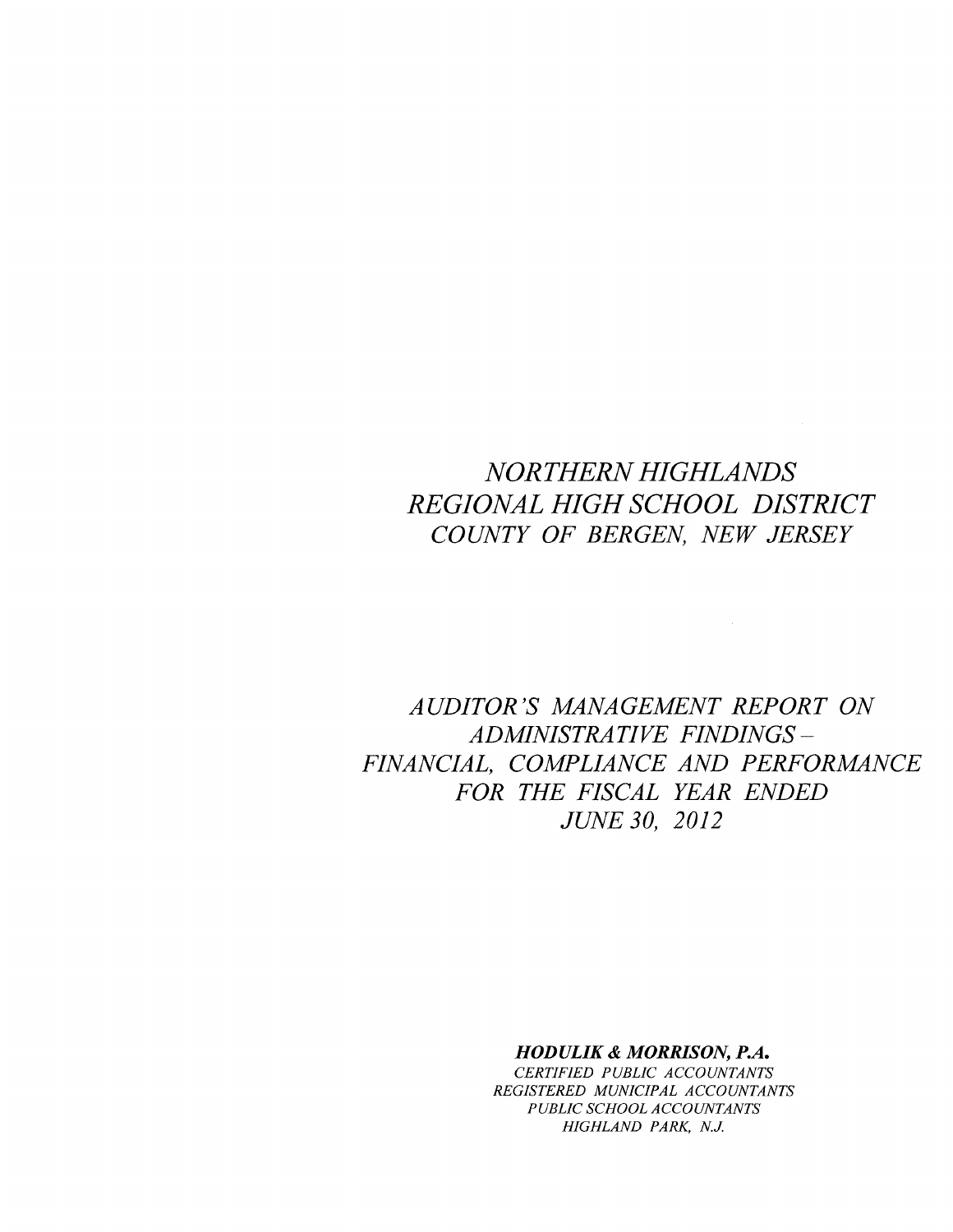#### **NORTHERN HIGHLANDS REGIONAL HIGH SCHOOL DISTRICT BERGEN COUNTY, NEW JERSEY**

# **AUDITORS MANAGEMENT REPORT ON ADMINISTRATIVE FINDINGS-FINANCIAL, COMPLIANCE AND PERFORMANCE**

# **TABLE OF CONTENTS**

| Independent Auditor's Report                                  | $\bf{l}$                |
|---------------------------------------------------------------|-------------------------|
| Scope of Audit                                                | $\overline{2}$          |
| Administrative Practices and Procedures                       |                         |
| Insurance                                                     | $\overline{c}$          |
| <b>Official Bonds</b>                                         | $\overline{c}$          |
| <b>Tuition Charges</b>                                        | $\overline{2}$          |
| Financial Planning, Accounting and Reporting                  |                         |
| <b>Examination of Claims</b>                                  | 3                       |
| Payroll Account                                               | $\overline{\mathbf{3}}$ |
| Reserve for Encumbrances and Accounts Payable                 | $\overline{\mathbf{3}}$ |
| Classification of Expenditures                                | $\overline{\mathbf{3}}$ |
| Travel                                                        | $\overline{\mathbf{3}}$ |
| <b>Unemployment Compensation Insurance Trust Fund</b>         | 4                       |
| Investment of Idle Funds                                      | 4                       |
| Board Secretary's Records                                     | 4                       |
| <b>General Fixed Assets</b>                                   | 4                       |
| Elementary and Secondary Education Act of 1965 (E.S.E.A.), as |                         |
| amended by the Improving America's Schools Act of 1994        | 5                       |
| Other Special Federal and/or State Projects                   | 5                       |
| T.P.A.F. Reimbursement                                        | 5                       |
| <b>School Purchasing Programs</b>                             |                         |
| Contracts and Agreements Requiring Advertisement for Bids     | $5 - 6$                 |
| School Food Service Fund                                      | $6 - 7$                 |
| <b>Student Activity Funds</b>                                 | 7                       |
| Application for State School Aid                              | 7                       |
| <b>Pupil Transportation</b>                                   | 7                       |
| Follow-Up on Prior Year Findings                              | $8\,$                   |
| Summary of Recommendations                                    | $\bf 8$                 |
| Acknowledgment                                                | 8                       |
| <b>Schedule of Audited Enrollments</b>                        | $9 - 11$                |
| <b>Excess Surplus Calculation</b>                             | $12 - 13$               |
|                                                               |                         |

**Tax ID Number 221696560**

 $\Delta \sim 10$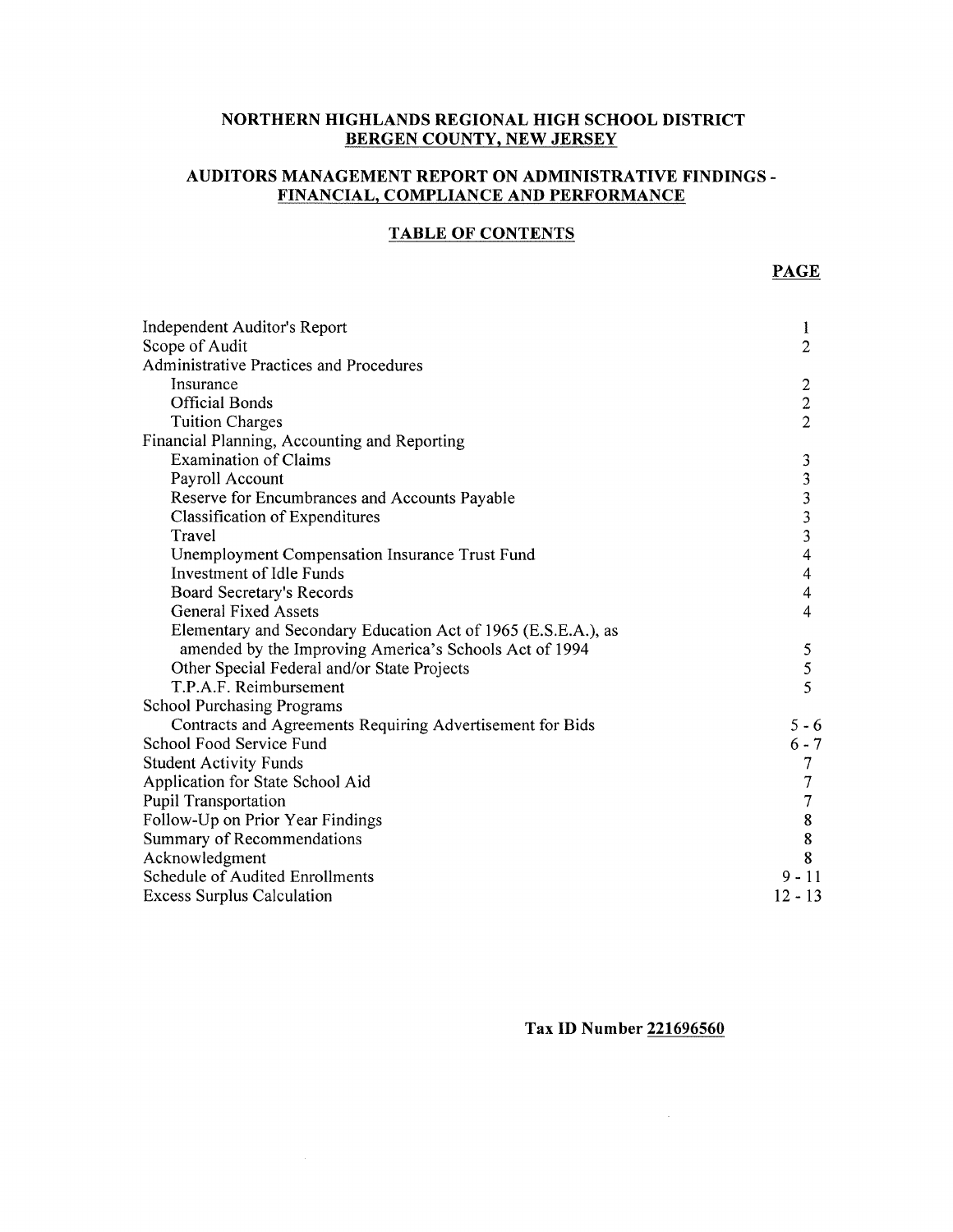**HODULIK & MORRISON,P.A.** CERTIFIED PUBLIC ACCOUNTANTS REGISTERED MUNICIPAL ACCOUNTANTS PUBLIC SCHOOL ACCOUNTANTS 1102 RARITAN AVENUE, P.O. BOX 1450 HIGHLAND PARK, NJ 08904 (732) 393-1000 (732) 393-1196 (FAX)

ANDREW G. HODULIK, CPA, RMA, PSA ROBERT S. MORRISON, CPA, RMA, PSA

JO ANN BOOS, CPA, PSA

MEMBERS OF: AMERICAN INSTITUTE OF CPA'S NEW JERSEY SOCIEfY OF CPA'S REGISTERED MUNICIPAL ACCOUNTANTS OF NJ.

#### INDEPENDENT AUDITOR'S REPORT

Honorable President and Members of the Board of Education Northern Highlands Regional High School District County of Bergen, New Jersey

We have audited, in accordance with generally accepted auditing standards and *Government Auditing Standards* issued by the Comptroller General of the United States, the basic financial statements of the Board of Education of the Northern Highlands Regional High School District, County of Bergen, New Jersey, as of and for the year ended June 30, 2012, and have issued our report thereon dated August 24, 2012

As part of our audit, we performed procedures required by the New Jersey Department of Education, and the findings and results thereof are disclosed on the following pages, as listed in the accompanying table of contents.

This report is intended for the information of the Northern Highlands Regional High School District's Board of Education, management and the New Jersey Department of Education. However, this report is a matter of public record and its distribution is not limited.

Hodulik : Merrian, P.A.

HODULIK & MORRISON, P.A. Certified Public Accountants

Public School Accountants *\$i!~*

Robert S. Morrison Certified Public Accountant Public School Accountant #871

Highland Park, New Jersey August 24, 2012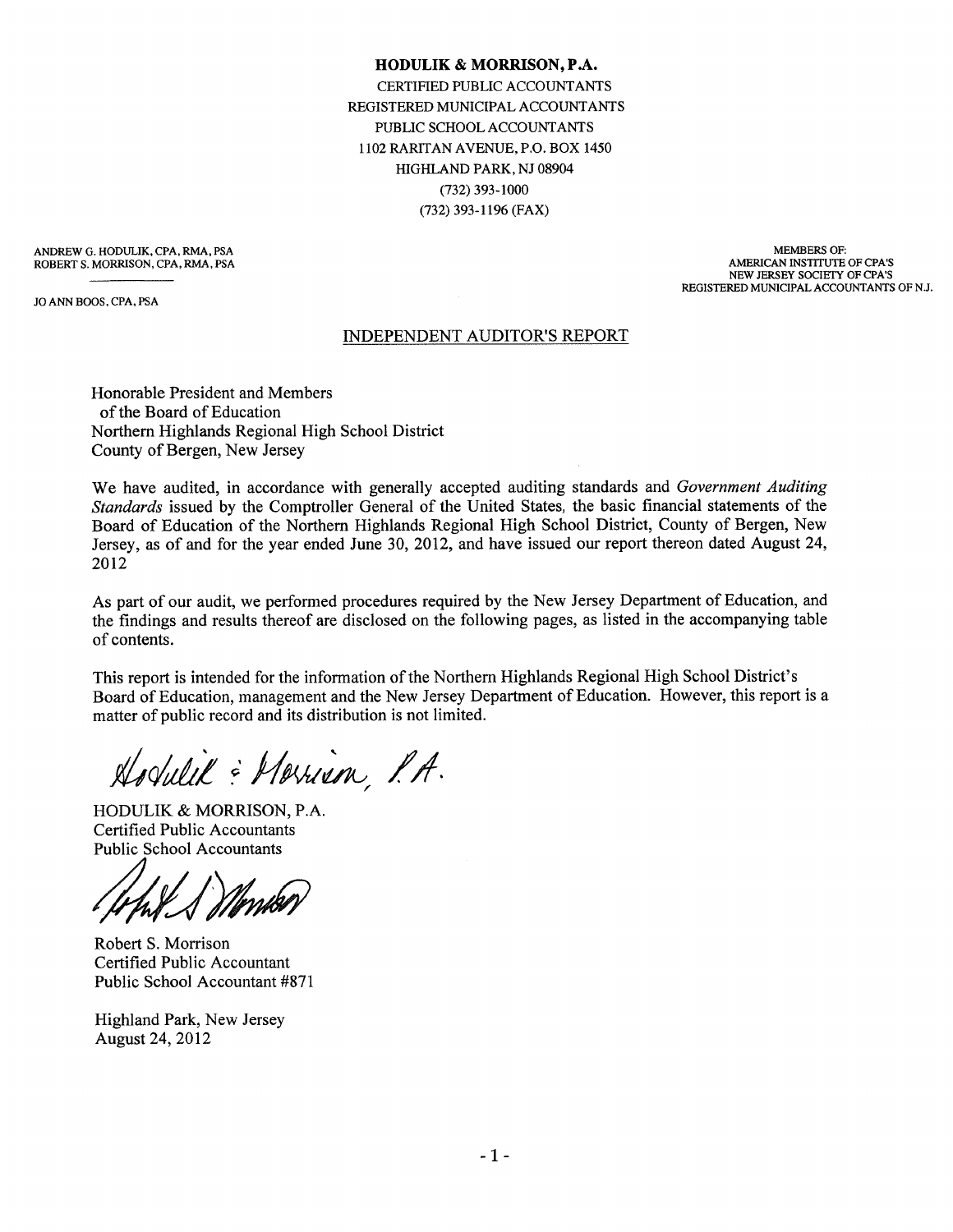#### ADMINISTRATIVE FINDINGS FINANCIAL, COMPLIANCE AND PERFORMANCE REPORTING

### SCOPE OF AUDIT

The audit covered the financial transactions of the Board Secretary/School Business Administrator and the Treasurer of School Moneys, the activities of the Board of Education and the records of the various funds under the auspices of the Board of Education.

The audit did not and could not determine the character of services rendered for which payment had been made nor could it determine the character, proper price or quantity of materials supplied for which claims had been passed. These details were necessarily covered by the approval of such claims. Revenues and receipts were established and verified as to sources and amount only insofar as the records permitted.

# ADMINISTRATIVE PRACTICES AND PROCEDURES

#### Insurance

Fire insurance coverage was carried in the amounts as detailed on Exhibit J-20 of the District's CAFR. The details of the various additional insurance coverages by the Board are also presented on this Exhibit. No attempt was made to determine the adequacy of coverage as part of this report. Adequacy of coverage is the responsibility of the Board of Education.

#### Official Bonds

The following positions were covered by Surety Bonds:

| Name                    | <b>Position</b>                                   | Amount       |
|-------------------------|---------------------------------------------------|--------------|
| Roderic McLaughlin, CPA | Business Administrator/<br><b>Board Secretary</b> | \$250,000.00 |
| M. Alissa Mayer         | <b>Treasurer of School Moneys</b>                 | 250,000.00   |

The surety bond coverage for the Treasurer of School Moneys exceeded the minimum requirement as promulgated by the Department of Education.

#### Tuition Charges

A comparison of contractual tuition charges and actual certified tuition charges was made. Differences in actual costs, as certified by the Department of Education pursuant to the provisions of N.J.A.C. 6A: 23-3.1(f) 3, from costs billed by the Board during the period did not require adjustment.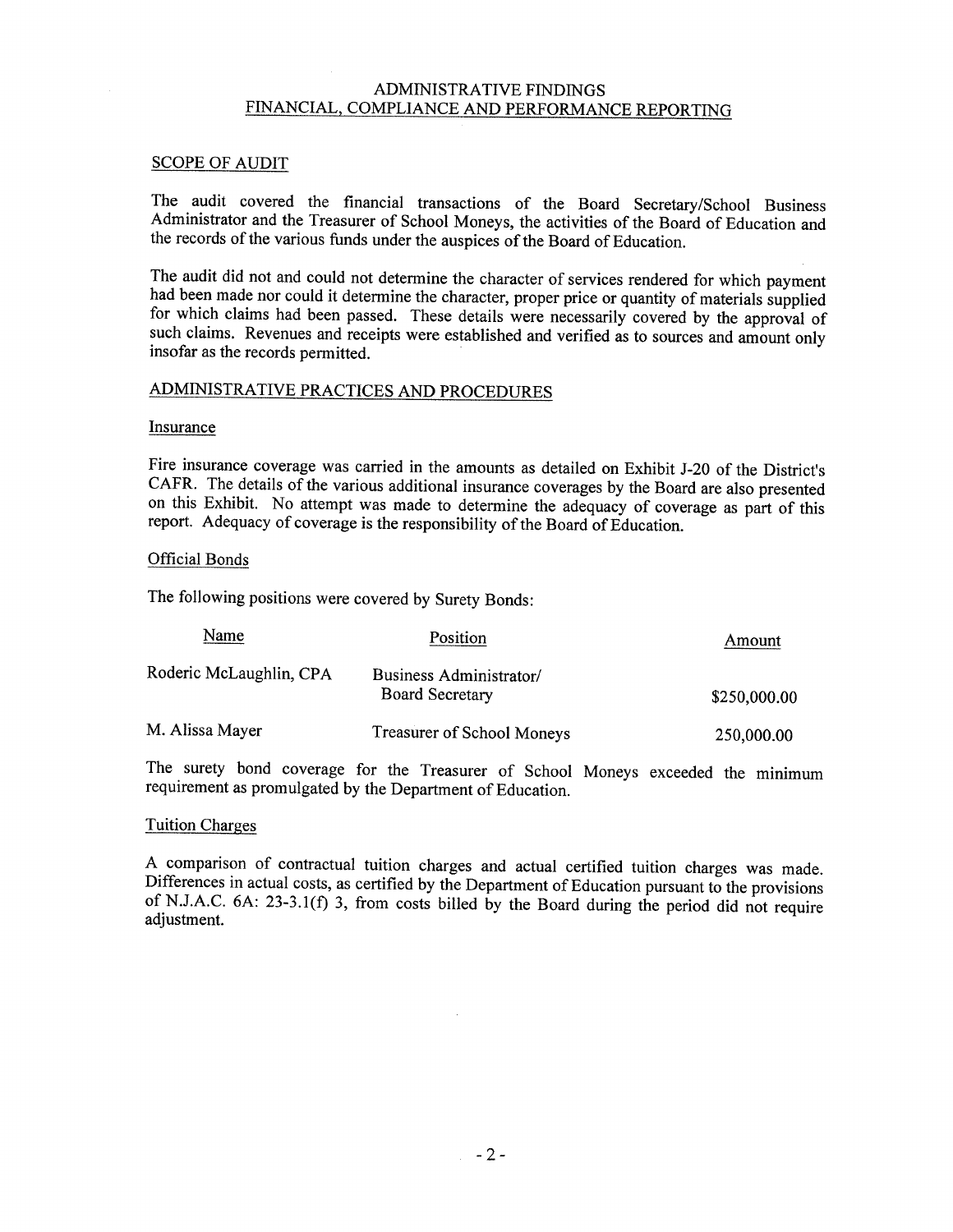# FINANCIAL PLANNING, ACCOUNTING AND REPORTING

#### Examination of Claims

Claims were examined for the period under review and were found to be in good order.

#### Payroll Account

The Board maintained the Net Payroll and Agency Account method for the depositing and payment of its payrolls. The net payrolls from all sources are deposited in the payroll account and all payroll deductions, together with the Board's share, are deposited to the agency account.

All payrolls were approved by the Superintendent and were certified by the President of the Board and the Board Secretary/School Business Administrator. Tests were made of these records with no exceptions noted.

Salary withholdings were promptly remitted to the proper agencies, including withholdings for employee health benefit contributions, which were transferred timely to the general fund.

Upon the completion of payroll processing and proofs thereof, transfers to the Net Payroll and Agency accounts, in amounts equal to those indicated in the payroll summary reports, are effected by electronic funds transfers.

#### Reserve for Encumbrances and Accounts Payable

A review of outstanding issued purchase orders was made as of June 30, for goods not yet received or services not yet rendered. Unpaid purchase orders included in the balance of accounts payable were reviewed for propriety and to determine that goods were received and services rendered as of June 30.

### Classification of Expenditures

The coding of expenditures was tested for proper classification in accordance with NJ.A.C. 6A: 23-2.2(f) as part of our test of transactions of randomly selected expenditure items. We also reviewed the coding of all expenditures included in our compliance and single audit testing procedures. In addition to randomly selecting a test sample, our sample selection specifically targeted administrative coding classifications to determine overall reliability and compliance with N.J.A.C. 6A: 23-8.2. As a result of the procedures performed we found no discrepancies in the classification of expenditures and no additional procedures were deemed necessary to test the propriety of the expenditure classification.

#### **Travel**

Tests were performed to determine the existence of required policy documents and the District's compliance with same with respect to the timely approval and appropriate reimbursement rates for approved travel. No exceptions were noted.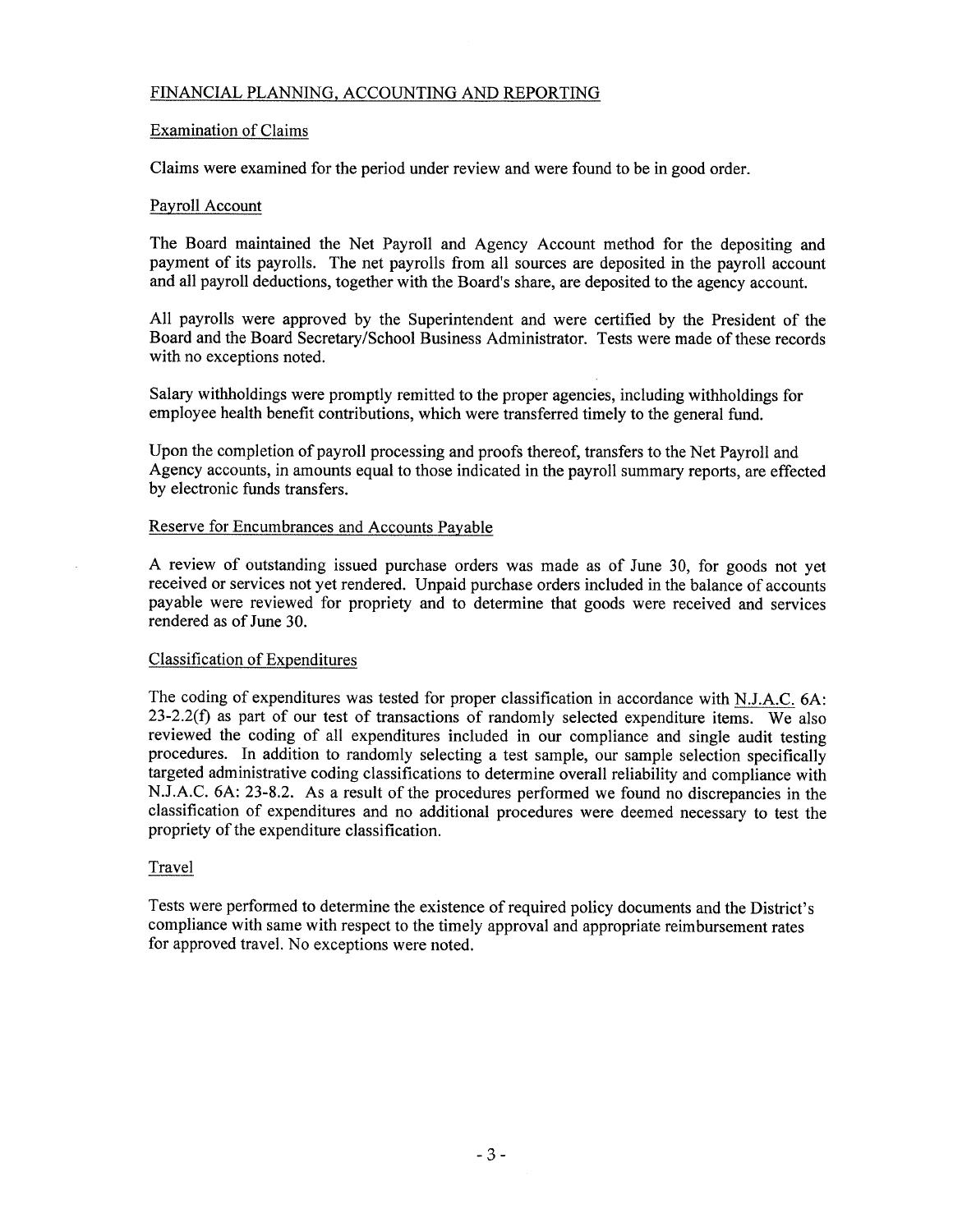# FINANCIAL PLANNING, ACCOUNTING AND REPORTING (Cont'd):

#### Unemployment Compensation Insurance Trust Fund

The Board has adopted the direct reimbursement method and has established an Unemployment Compensation Insurance Trust Fund. Exhibit "H-2" sets forth the activity of this fund for the period under review. Total revenues from all sources amounted to \$49,599.65 and expenditures, which consist of reimbursements to the State of New Jersey Unemployment Insurance Fund, amounted to \$47,890.12. Funds available at June 30, 2012 pay future claims amounted to \$99,258.60.

#### Investment of Idle Funds

During the year ended June 30, 2012, the Board had substantially all of its cash and cash equivalents for all of its funds and accounts in depository accounts with The Bank of America.

Although the aggregate average daily balance of funds held by The Bank of America in the various District accounts exceed \$5 million during most of the school year, any interest earnings were absorbed by banking services costs, and an additional \$16,169 of banking charges were paid during the year. This represents a decrease of more than 20% from the fees charged during the previous year, and reflects a consolidation of accounts undertaken by management to reduce banking costs. During the year, management again explored the possibility of changing depositories and determined that the geographic convenience of the current depository offset the small financial incentives offered by more remote banking institutions.

#### Board Secretary's Records

The minutes maintained by the Board Secretary were in good condition.

The financial and accounting records maintained by the Board Secretary were found to be in good condition.

#### General Fixed Assets

During the period under review the general fixed asset accounting and reporting system was maintained satisfactorily to provide for all the required financial information for the preparation of the statement of changes in general fixed assets. The District engaged an outside consultant to perform a full physical inventory and valuation of the District's fixed assets, and based upon the consultant's report, the balance of fixed assets reported at June 30, 2011 was restated to eliminate the balance of Construction in Progress that had been carried for several years and for which no supporting documents were available.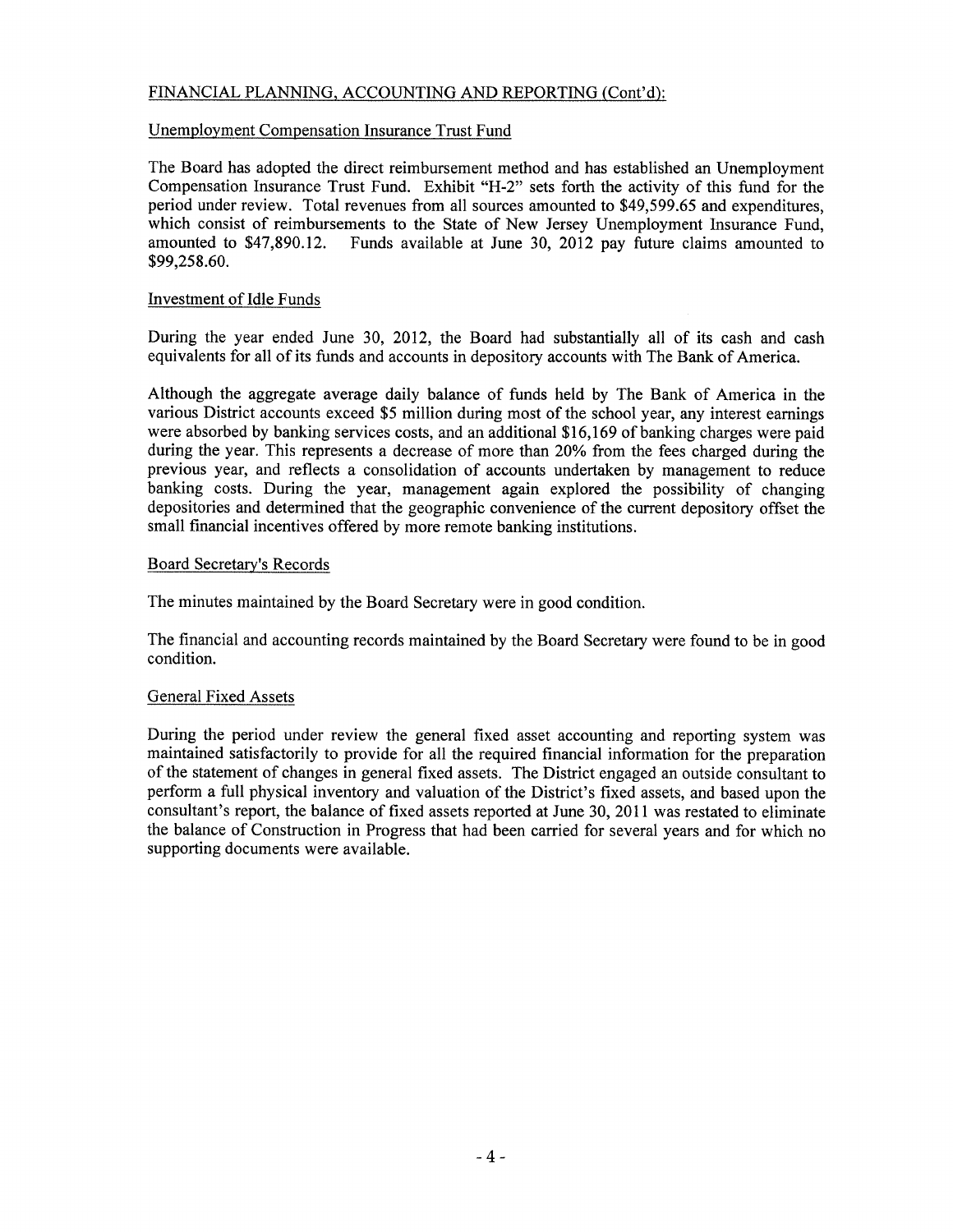# FINANCIAL PLANNING, ACCOUNTING AND REPORTING (CONT'D.)

#### Elementary and Secondary Education Act (E.S.E.A.)lImproving America's Schools Act (lASA) as reauthorized by the No Child Left Behind Act of 2001 (NCLB)

The E.S.E.A./NCLB financial exhibits are contained within the Special Revenue Section of the CAFR. This section of the CAFR documents the financial position pertaining to the projects under Titles II and IV of the Elementary and Secondary Education Act as amended and reauthorized.

#### Other Special Federal and/or State Projects

The District's Special Projects were approved as listed on Schedule A and Schedule B located in the CAFR.

Our audit of the Federal and State funds, on a test basis, indicated that obligations and expenditures were incurred during the fiscal year or project period for which the project was approved.

The financial exhibits are contained within the Special Revenue Section of the CAFR. This section of the CAFR documents the financial position pertaining to the aforementioned special projects.

# T.P.A.F. Reimbursement

Our audit procedures included a test of the biweekly reimbursement forms filed with the Department of Education for district employees who are members of the Teachers Pension and Annuity Fund. No exceptions were noted.

# SCHOOL PURCHASING PROGRAMS

# Contracts and Agreements Requiring Advertisement for Bids

# N.J.S.A. 18A: 18A-3 states"

"a. Any purchase, contract or agreement for the performance of any work or the furnishing or hiring of materials or supplies, the cost or price of which, together with any other sums expended or foreseeably to be expended for the performance of any work or services in connection with the same project or the furnishing of similar materials or supplies during the same fiscal year paid with or out of school funds, does not exceed the total sum of \$7,500.00 or the amount determined pursuant to subsection b. of this section, in the fiscal year or, in the case of purchases that are not annually recurring, in a period of one year may be made negotiated and awarded by a contracting agent when so authorized by resolution of the board of education without public advertising for bids and bidding therefore.

"b. Commencing January 1, 1983 and every two years thereafter, the Governor, in consultation with the Department of Treasury, shall adjust the threshold amount set forth in subsection a. of this section in direct proportion to the rise or fall of the consumer price index for all urban consumers in the New York City and the Philadelphia area as reported by the United States Department of Labor. The Governor shall notify all local school districts of the adjustment. The adjustment shall become effective on July 1, of the year in which it is reported."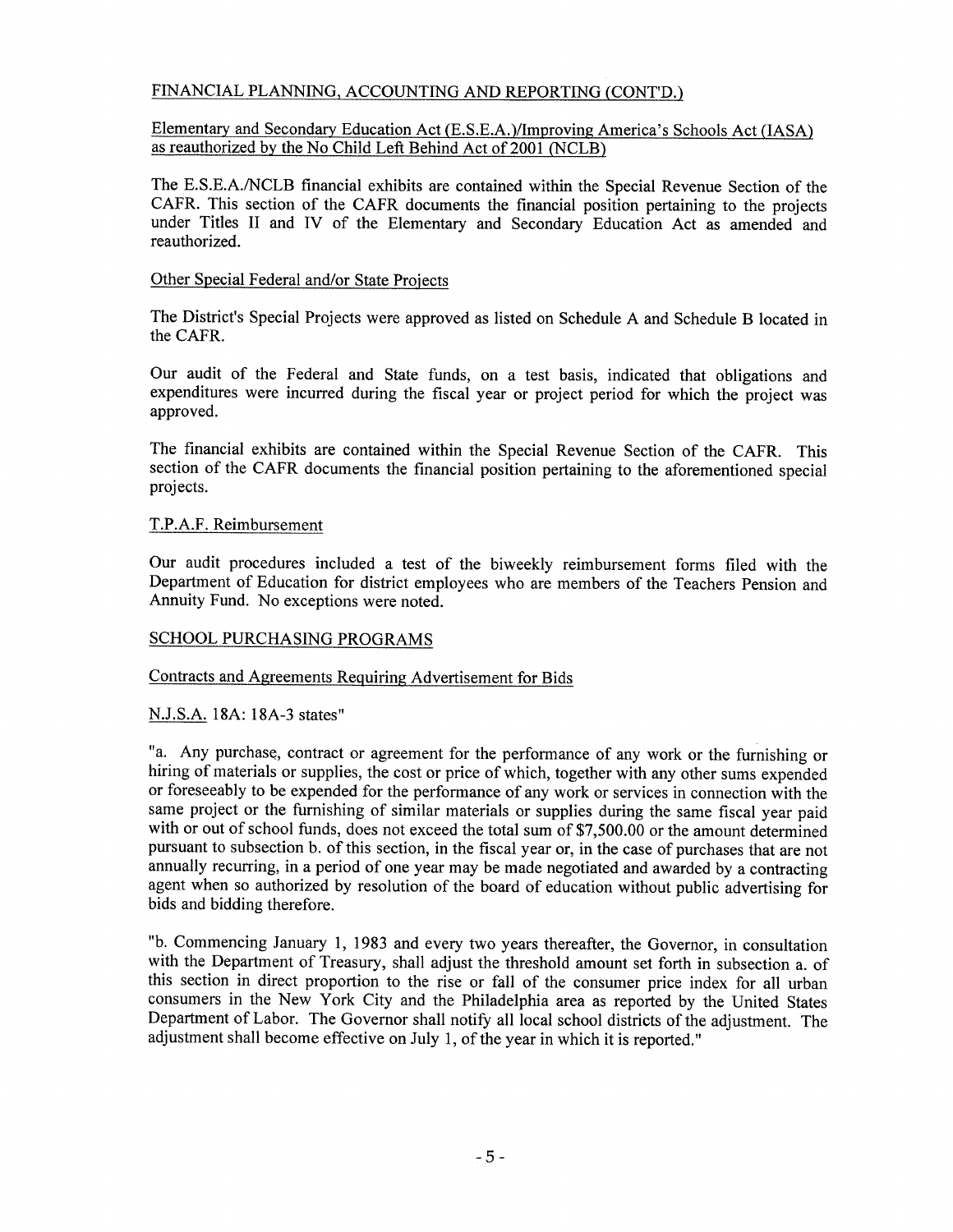# SCHOOL PURCHASING PROGRAMS (CONT'D):

#### Contracts and Agreements Requiring Advertisement for Bids (Cont'd.)

N.J.S.A. 18A: 18A-4 states, "Every contract or agreement for the performance of any work or the furnishing or hiring of any materials or supplies, the cost or the contract price whereof is to be paid with or out of school funds, not included within the terms of N.J.S.A. 18A: 18A-3, shall be made and awarded only by the board of education after public advertising for bids and bidding therefore, except as is provided otherwise in this chapter or specifically by any other law. No work, materials or supplies shall be undertaken, acquired or furnished for a sum exceeding in the aggregate the amount set forth in, or calculated by the Governor pursuant to N.J.S.A. 18A: 18A-3 except by contract or agreement. "

Effective July 1,2010 and thereafter the bid thresholds in accordance with N.J.S.A. 18A: 18A-2 and 18A: 18A-3(a) are \$36,000 if the purchasing agent is qualified pursuant to subsection b. of section 9 of P.L. 1971, c. 198 *(CAOA:* 11-9), and \$26,000 in the absence of a Qualified Purchasing Agent. The threshold for student transportation contracts, pursuant to N.J.S.A. 18A: 39-3 is \$17,500.

The Board of Education has the responsibility of determining whether the expenditures in any category will exceed the statutory thresholds within the fiscal year. Where question arises as to whether any contract or agreement might result in violation of the statute, the Solicitor's opinion should be sought before a commitment is made.

Inasmuch as the system of records did not provide for an accumulation of payments for categories for the performance of any work or the furnishing or hiring of any materials or supplies, the results of such an accumulation could not reasonably be ascertained. Disbursements were reviewed, however, to determine whether any clear-cut violations existed.

The results of the examination indicated that no individual payments, contracts or agreements were made "for the performance of any work or the furnishing or hiring of any materials or supplies," in excess of the statutory thresholds where there had been no advertising for bids in accordance with the provision of N.J.S.A. 18A:18A-4.

Resolutions were adopted authorizing the awarding of contracts or agreements for "Professional Services" per N.J.S.A. 18A:18A-5.

The system of records did not provide for an accumulation of purchases for which the school board used contracts entered into by the State Department of Purchase and Property pursuant to Ch. 114, P.L. 1977, therefore, the extent of such purchases could not reasonably be ascertained.

Any interpretation as to possible violation of statute(s) would be in the province of the Board's solicitor.

# SCHOOL FOOD SERVICE FUND

The District does not participate in any subsidized federal or state sponsored school nutrition programs.

The District has contracted with a Food Service management Company (FSMC) and utilized the standard contract form recommended by the regulatory agency. As required by the contract, the FSMC provided a report of its internal controls under Statement on Standards for attestation Engagements No. 16.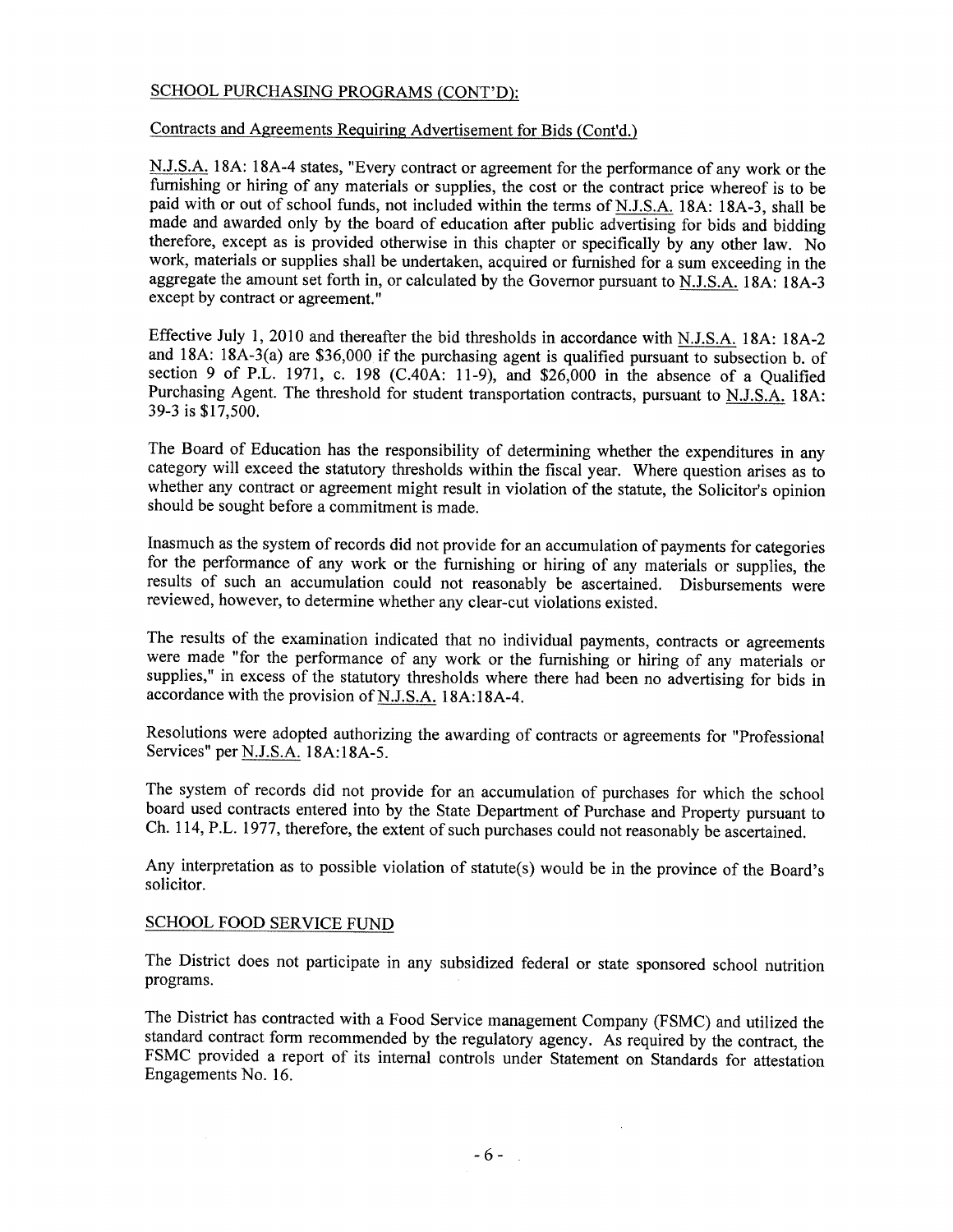# SCHOOL FOOD SERVICE FUND (CONT'D.)

(SSAE 16). We reviewed this report (type 2) as provided by the FSMC and found it to contain a detailed description of the FSMC's internal control objectives and the relevant control processes and procedures put in place to achieve those objectives, than the minimum information necessary for us to gain an understanding of the FMSC's internal control. We are required to gain this understanding in order to plan our audit of the District's Food Service Fund. The report also provided assurances, based upon testing, relating to the operating effectiveness of the controls to achieve the related control objectives included in the description throughout a period that included the most of the school year.

Based upon this improved service organization reporting, coupled with monthly reporting of financial activity that reconciled to the district's bank account activity, we determined that we had obtained the audit evidence necessary to opine on the food service enterprise fund for the year ended June 30, 2012.

Exhibits reflecting Food Services Fund operations are included in the section entitled Enterprise Funds, Section G. Total realized operating revenues amounted to \$693,879.15 and total operating expenses amounted to \$663,163.47 resulting in net income of \$30,715.68. During the current period, the Board was not required and did not make operating transfers to the Food Service fund.

#### Student Activity Funds

The recordkeeping of the various student activities funds were reviewed for the 2011-2012 school year. The records were maintained in generally good condition.

#### Application for State School Aid

Our audit procedures included tests of information reported in the October 14, 2011 Application for State School Aid (A.S.S.A.) for on-roll, private schools for the handicapped, low income, and bilingual. We also performed a review of the District procedures related to its completion. The information on the A.S.S.A. was compared to the district workpapers without exception. The information that was included on the workpapers was verified without exception. The results or our procedures are presented in the Schedule of Audited Enrollments.

The district maintained workpapers on the prescribed state forms or their equivalent.

The district has adequate written procedures for the recording of student enrollment data

# Pupil Transportation

Our procedures included a test of on-roll status reported in the 2011-12 District Report of Resident Transported Students (DRTRS). The information included on the DRTRS was verified to the DRTRS Eligibility Summary Report without exception. The results of our procedures are presented in the Schedule of Audited Enrollments.

Our procedures also included a review of transportation related contracts and purchases. Based on our review, the district complied with proper bidding procedures and award of contracts. No exceptions were noted in our review of transportation related purchases of goods and services.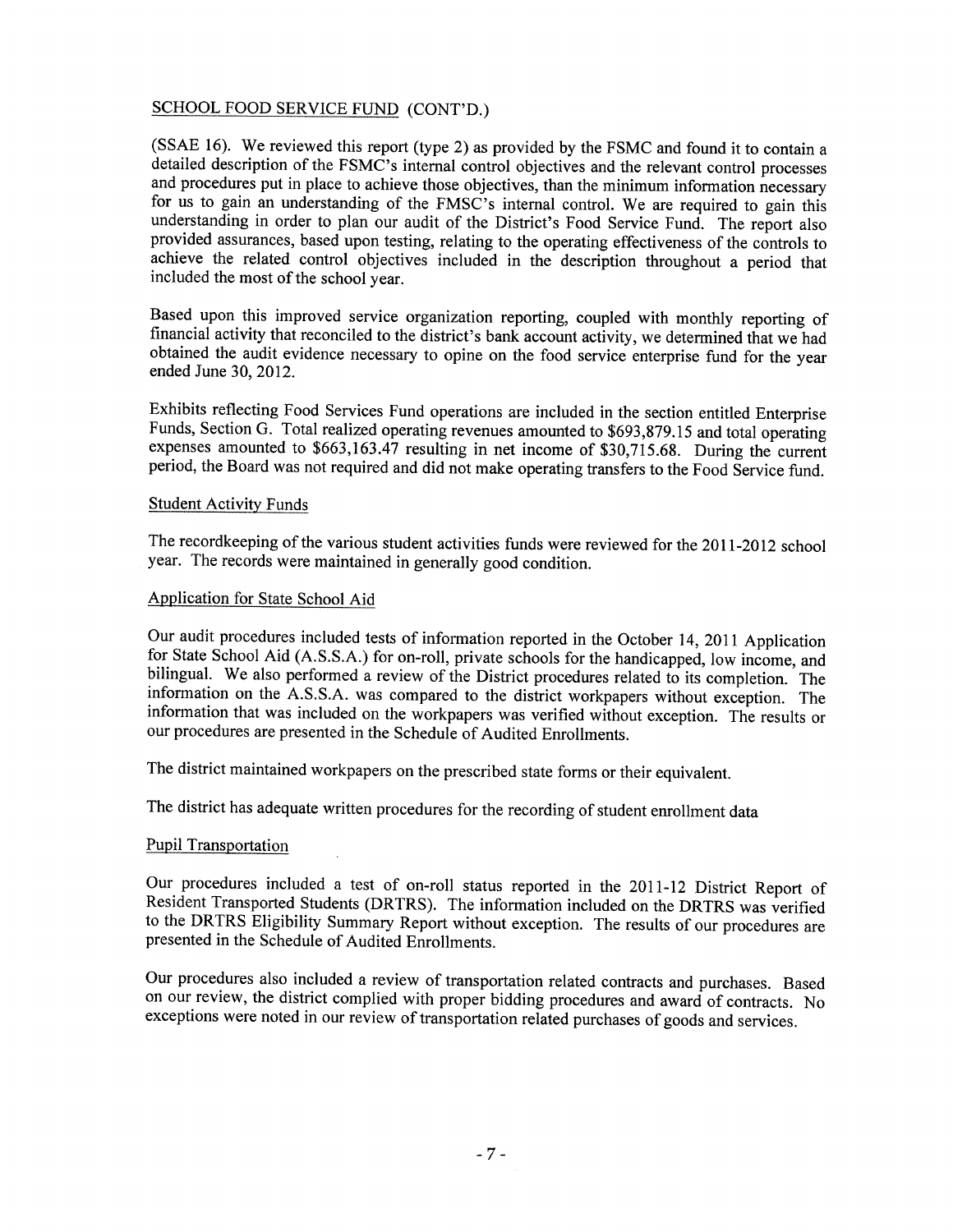# Follow-Up on Prior Years' Findings

In accordance with *Government Auditing Standards,* our procedures included a review of all prior year recommendations, and corrective action had been taken on all prior year findings.

**RECOMMENDATIONS** 

NONE

\*\*\*\*\*\*\*\*\*\*

# ACKNOWLEDGMENT

During the course of our audit, we received the complete cooperation of all the officials of the school district, and we greatly appreciate the courtesies extended to us.

Respectfully submitted,

*daluJd ~1f;I4M~ //1*

HODULIK & MORRISON, P.A. Certified Public Accountants Public School Accountants

Robert S. Morrison Certified Public Accountant Public School Accountant #871

 $\bar{z}$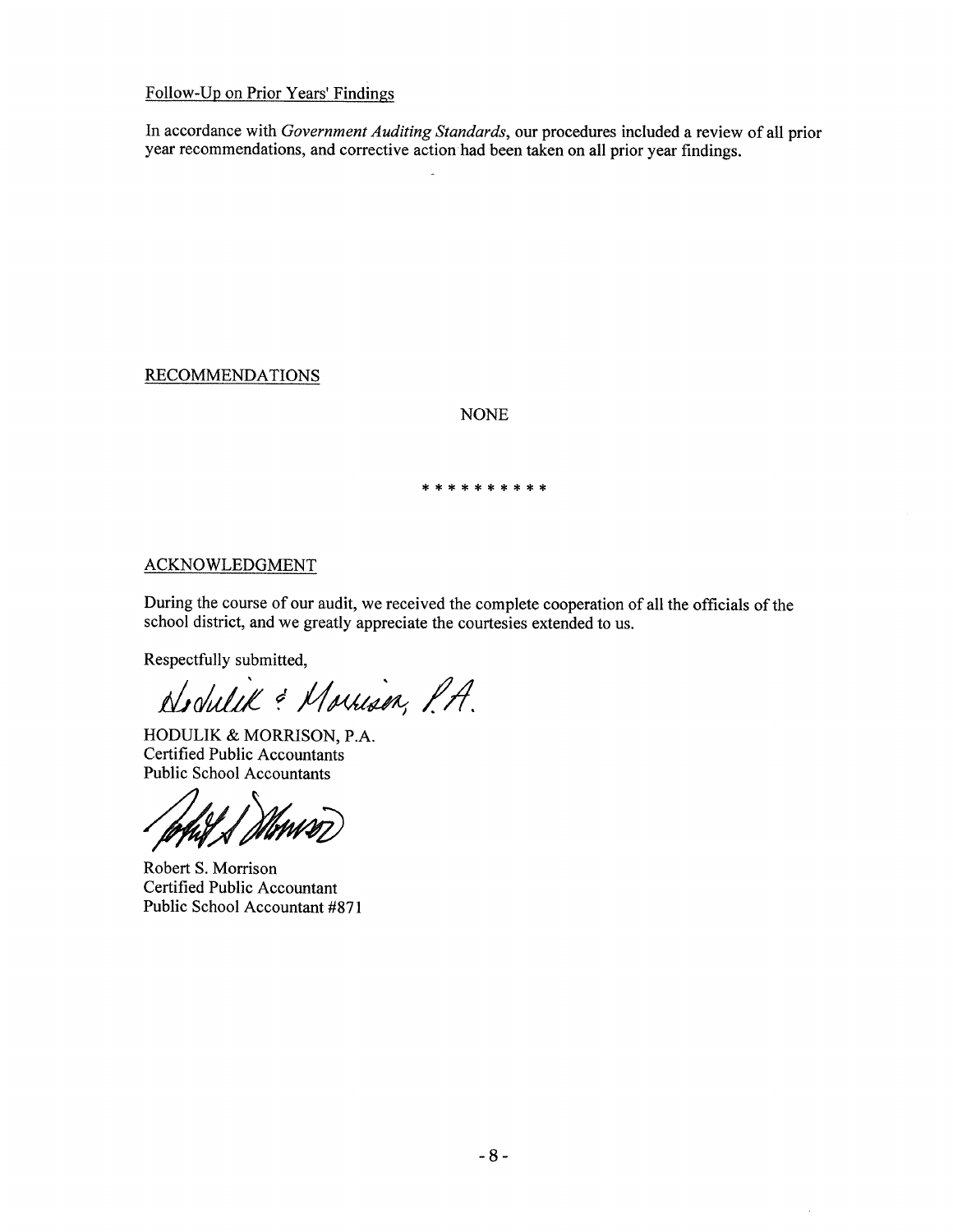#### NORTHERN HIGHLANDS REGIONAL HIGH SCHOOL DISTRICT APPLICATION FOR STATE SCHOOL AID SUMMARY ENROLLMENT AS OF OCTOBER 14. 2011

|                                                                                                                                                                                                                                                                                                  | 2012-2013 Application for State School Aid |             |                          |                                      |        |        |                      |                                       |                      | Sample for Verification   |      |                                   | Private Schools for Disabled       |                          |          |        |  |  |
|--------------------------------------------------------------------------------------------------------------------------------------------------------------------------------------------------------------------------------------------------------------------------------------------------|--------------------------------------------|-------------|--------------------------|--------------------------------------|--------|--------|----------------------|---------------------------------------|----------------------|---------------------------|------|-----------------------------------|------------------------------------|--------------------------|----------|--------|--|--|
|                                                                                                                                                                                                                                                                                                  | A.S.S.A.<br>On Roll                        | Reported on |                          | Reported on<br>Workpapers<br>On Roll | Errors |        |                      | Sample<br>Selected From<br>Workpapers | On Roll              | Verified per<br>Registers |      | Errors per<br>Register<br>On Roll | Reported on<br>A.S.S.A.<br>Private | Sample<br>for<br>Verifi- | Sample   | Sample |  |  |
|                                                                                                                                                                                                                                                                                                  | Full                                       | Shared      | Full                     | Shared                               | Full   | Shared | Full                 | Shared                                | Full                 | Shared                    | Full | Shared                            | Schools                            | cation                   | Verified | Errors |  |  |
| Half Day Preschool - 3 Years Old<br>Half Day Preschool - 4 Years Old<br>Half Day Kindergarten<br>Full Day Kindergarten<br>One<br>Two<br>Three<br>Four<br>Five<br>Six<br>Seven<br>Eight<br>Nine<br>Ten<br>Eleven<br>Twelve<br>Adult High School (15+ credits)<br>Adult High School (1-14 credits) | 316<br>271<br>290<br>312                   |             | 316<br>271<br>290<br>312 |                                      |        |        | 40<br>70<br>58<br>44 |                                       | 40<br>70<br>58<br>44 |                           |      |                                   |                                    |                          |          |        |  |  |
| Subtotals                                                                                                                                                                                                                                                                                        | 1,189                                      |             | 1,189                    |                                      |        |        | 212                  |                                       | 212                  |                           |      |                                   |                                    |                          |          |        |  |  |
| Special Ed - Elementary<br>Special Ed - Middle School<br>Special Ed - High School                                                                                                                                                                                                                | 157                                        |             | 157                      |                                      |        |        | 52                   |                                       | $52\,$               |                           |      |                                   | 14                                 | 14                       | 14       |        |  |  |
| Subtotals                                                                                                                                                                                                                                                                                        | 157                                        |             | 157                      |                                      |        |        | 52                   |                                       | 52                   |                           |      |                                   | 14                                 | 14                       | 14       |        |  |  |
|                                                                                                                                                                                                                                                                                                  | Totals $1,346$                             |             | 1,346                    |                                      |        |        | 264                  |                                       | 264                  |                           |      |                                   | 14                                 | 14                       | 14       |        |  |  |
| Percentage Error                                                                                                                                                                                                                                                                                 |                                            |             |                          |                                      |        |        |                      |                                       |                      |                           |      |                                   |                                    |                          |          |        |  |  |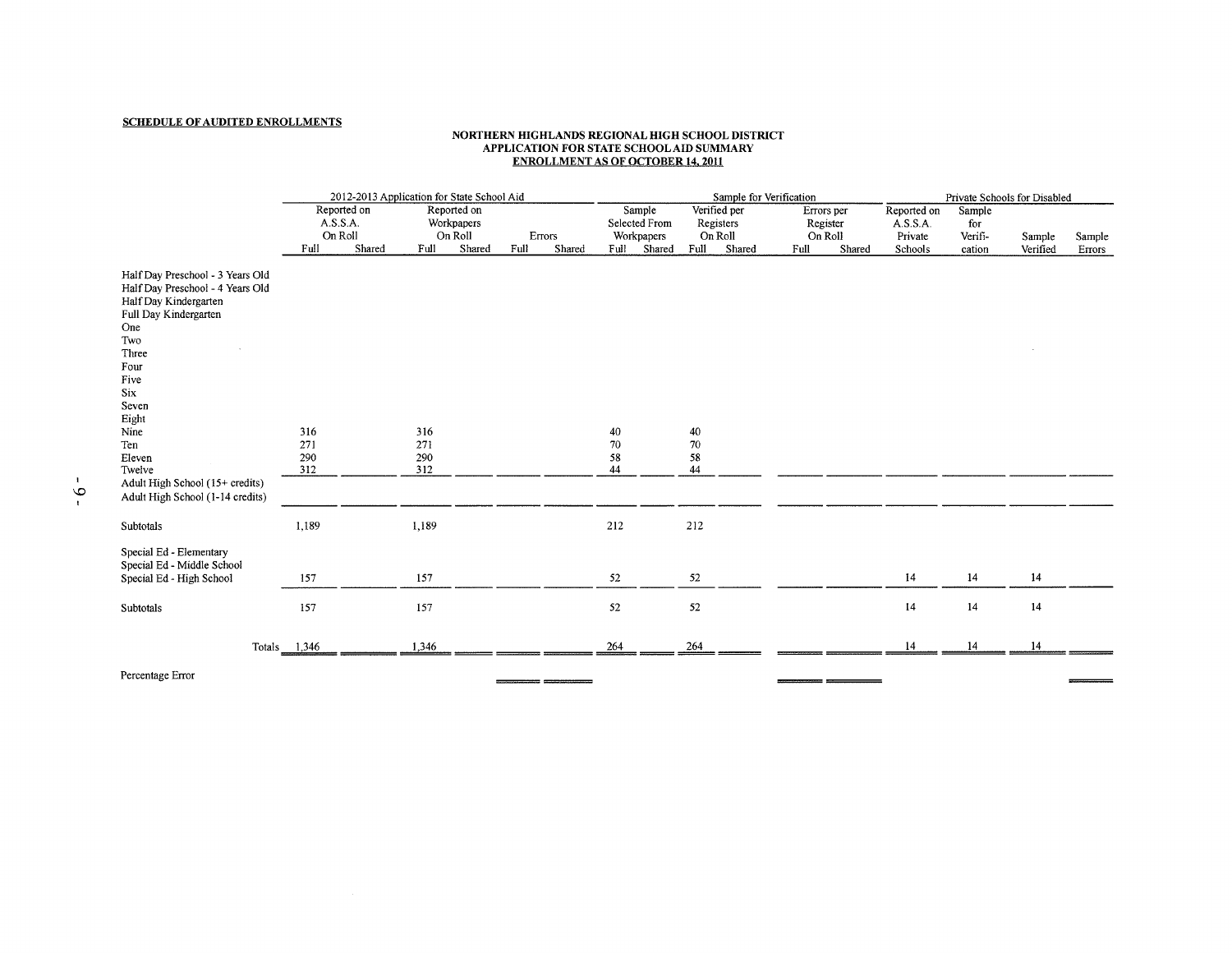#### SCHEDULE OF AUDITED ENROLLMENTS

 $\overline{a}$ 

 $\equiv$ 

# NORTHERN HIGHLANDS REGIONAL HIGH SCHOOL DISTRICT<br>APPLICATION FOR STATE SCHOOL AID SUMMARY<br>ENROLLMENT AS OF OCTOBER 14, 2011

|                                                                                                 |                                                                                                                            |                       | Low Income                                                         |                     |                                 |                          | Sample for Verification               |                                               |                                                    | Resident LEP Low Income                                                                                                    |                                                   | Sample for Verification            |                                                                             |             |  |
|-------------------------------------------------------------------------------------------------|----------------------------------------------------------------------------------------------------------------------------|-----------------------|--------------------------------------------------------------------|---------------------|---------------------------------|--------------------------|---------------------------------------|-----------------------------------------------|----------------------------------------------------|----------------------------------------------------------------------------------------------------------------------------|---------------------------------------------------|------------------------------------|-----------------------------------------------------------------------------|-------------|--|
|                                                                                                 |                                                                                                                            | As Low<br>Income      | Reported on Reported on<br>A.S.S.A. Workpapers<br>As Low<br>Income | Errors              |                                 |                          | Sample<br>Selected From<br>Workpapers | Verified to<br>Application<br>And<br>Register | Sample<br>Errors                                   | Reported on<br>A.S.S.A. as<br>LEP low<br>Income                                                                            | Reported on<br>Workpapers<br>as LEP low<br>Income | Errors                             | Sample<br>Selected from Test Score Sample<br>Workpapers and Register Errors | Verified to |  |
| One<br>Two<br>Three<br>Four<br>Five<br>Six<br>Seven<br>Eight<br>Nine<br>Ten<br>Eleven<br>Twelve | Kindergarten                                                                                                               |                       | $\overline{2}$<br>$\mathbf{1}$<br>3                                | (1)<br>$\mathbf{1}$ |                                 |                          | $\overline{c}$                        | $\overline{\mathbf{c}}$<br>$\overline{1}$     |                                                    |                                                                                                                            |                                                   |                                    |                                                                             |             |  |
| Subtotals                                                                                       |                                                                                                                            | 6                     | 6                                                                  |                     |                                 |                          | 6                                     | 6                                             |                                                    |                                                                                                                            |                                                   |                                    |                                                                             |             |  |
|                                                                                                 | Special Ed - Elementary<br>Special Ed - Middle<br>Special Ed - High                                                        |                       |                                                                    |                     |                                 |                          |                                       |                                               |                                                    |                                                                                                                            |                                                   |                                    |                                                                             |             |  |
| Subtotals                                                                                       |                                                                                                                            | $\mathbf{1}$          | $\mathbf{I}$                                                       |                     |                                 |                          | $\mathbf{I}$                          | $\mathbf{I}$                                  |                                                    |                                                                                                                            |                                                   |                                    |                                                                             |             |  |
| 5                                                                                               | Co. Voc. - Regular<br>Co. Voc. Ft. Post Sec                                                                                |                       |                                                                    |                     |                                 |                          |                                       |                                               |                                                    |                                                                                                                            |                                                   |                                    |                                                                             |             |  |
|                                                                                                 | Totals                                                                                                                     | $\overline{7}$        | -7                                                                 |                     |                                 |                          | 7                                     |                                               |                                                    |                                                                                                                            |                                                   |                                    |                                                                             |             |  |
|                                                                                                 | Percentage Error                                                                                                           |                       |                                                                    |                     |                                 |                          |                                       |                                               |                                                    |                                                                                                                            |                                                   |                                    |                                                                             |             |  |
|                                                                                                 |                                                                                                                            |                       |                                                                    | Transportation      |                                 |                          |                                       |                                               |                                                    |                                                                                                                            |                                                   |                                    |                                                                             |             |  |
|                                                                                                 |                                                                                                                            | <b>DOE</b>            | Reported on Reported on<br>DRTRS by DRTRS by<br>District           | Errors              | Tested                          | Verified                 | Errors                                |                                               |                                                    |                                                                                                                            |                                                   |                                    |                                                                             |             |  |
|                                                                                                 | Reg. - Public Schools (col. 1)<br>Reg - Special Ed. (col.4)<br>Transported - Non-Public (col. 3)<br>Special Needs (col. 6) | 515<br>74<br>64<br>25 | 515<br>74<br>64<br>25                                              |                     | 176<br>25<br>22<br>$\mathbf{Q}$ | 176<br>25<br>$22\,$<br>9 |                                       |                                               | Spec Avg. Mileage - Special Ed. With Special Needs | Reg. Avg. Mileage - Regular Inc. Grade PK students (Part A)<br>Reg. Avg. Mileage - Regular Exc. Grade PK students (Part B) | Reported<br>6.1<br>6.1<br>14.5                    | Recalculated<br>6.1<br>6.1<br>14.5 |                                                                             |             |  |
|                                                                                                 | Totals                                                                                                                     | 678                   | 678                                                                |                     | 232                             | 232                      |                                       |                                               |                                                    |                                                                                                                            |                                                   |                                    |                                                                             |             |  |
|                                                                                                 | Percentage Error                                                                                                           |                       |                                                                    |                     | 232                             |                          |                                       |                                               |                                                    |                                                                                                                            |                                                   |                                    |                                                                             |             |  |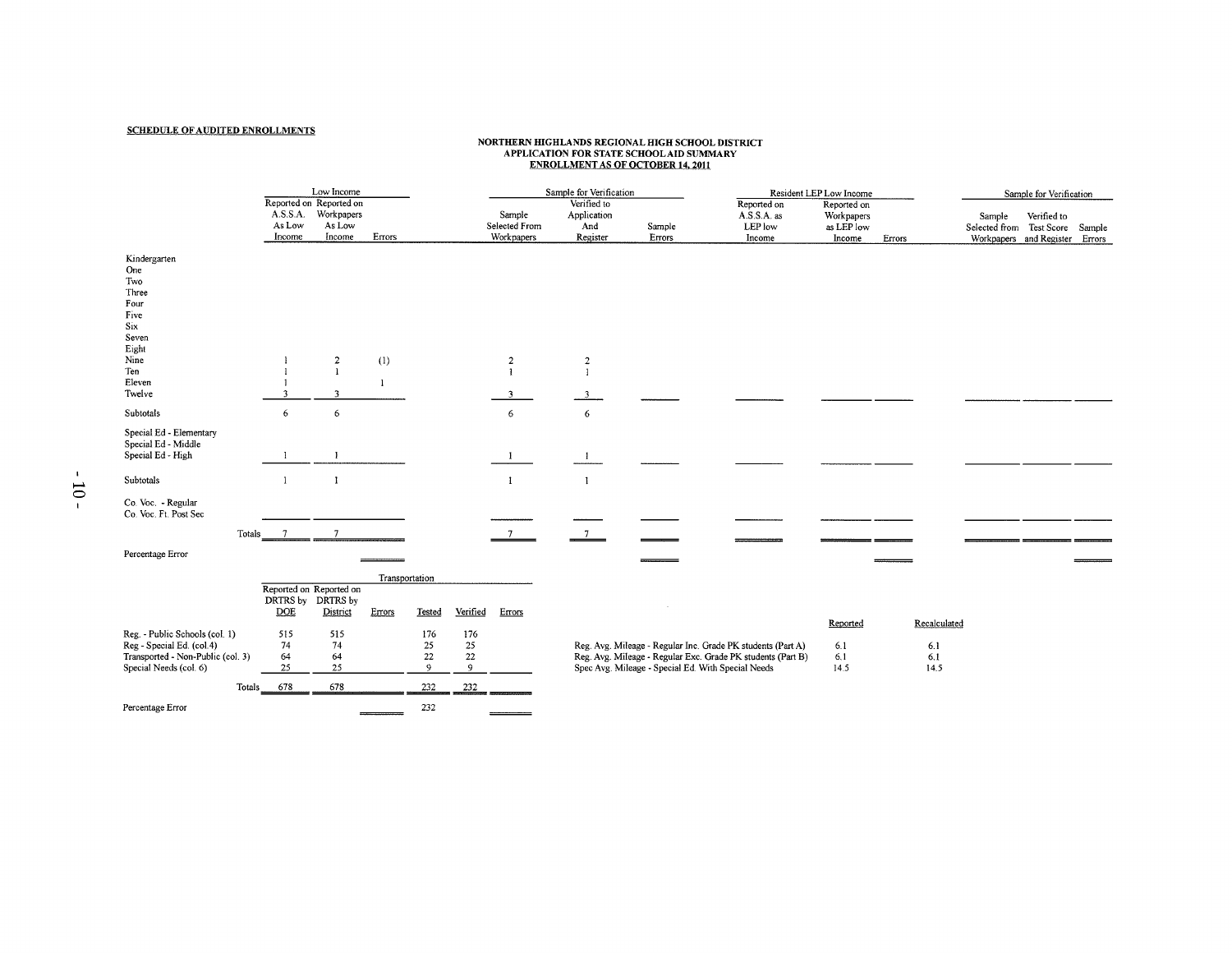#### **SCHEDULE OF AUDITED ENROLLMENTS**

#### **NORTHERN IllGHLANDS REGIONAL IllGH SCHOOL DISTRICT APPLICATION FOR STATE** SCHOOL AID **SUMMARY ENROLLMENT AS OF OCTOBER 14, 2011**

|                                                                                                                           |                                                           | Resident LEP NOT Low Income                       | Sample for Verification |                                                   |                                            |                  |  |  |  |
|---------------------------------------------------------------------------------------------------------------------------|-----------------------------------------------------------|---------------------------------------------------|-------------------------|---------------------------------------------------|--------------------------------------------|------------------|--|--|--|
|                                                                                                                           | Reported on<br>A.S.S.A as<br>NOT Low<br>Income            | Reported on<br>Workpapers as<br>NOT Low<br>Income | Errors                  | Sample<br>Selected From<br>Workpapers             | Verified per<br>Test Score<br>and Register | Sample<br>Errors |  |  |  |
| Half Day Preschool<br>Half Day Kindergarten<br>Full Day Kindergarten<br>One<br>Two<br>Three<br>Four<br>Five<br><b>Six</b> |                                                           |                                                   |                         |                                                   |                                            |                  |  |  |  |
| Seven<br>Eight<br>Nine<br>Ten<br>Eleven<br>Twelve<br>Adult High School (15+ credits)                                      | $\mathbf{1}$<br>$\overline{\mathbf{c}}$<br>$\overline{2}$ | 1<br>$\boldsymbol{2}$<br>$\overline{2}$           |                         | $\mathbf 1$<br>$\boldsymbol{2}$<br>$\overline{2}$ | 1<br>$\overline{c}$<br>$\overline{2}$      |                  |  |  |  |
| Adult High School (1-14 credits)<br>Subtotals                                                                             | 5                                                         | 5                                                 |                         | 5                                                 | 5                                          |                  |  |  |  |
| Special Ed-Elementary<br>Special Ed - Middle School<br>Special Ed - High School                                           |                                                           |                                                   |                         |                                                   |                                            |                  |  |  |  |
| Subtotals                                                                                                                 |                                                           |                                                   |                         |                                                   |                                            |                  |  |  |  |
| C. Voc. - Regular<br>C. Voc. Ft. Post Sec.<br>Totals                                                                      | 5                                                         |                                                   |                         | 5                                                 | 5                                          |                  |  |  |  |
| Percentage Error                                                                                                          |                                                           |                                                   |                         |                                                   |                                            |                  |  |  |  |

 $\overline{a}$  , and  $\overline{a}$  , and  $\overline{a}$  , and  $\overline{a}$  , and  $\overline{a}$  , and  $\overline{a}$ 

 $\frac{1}{2}$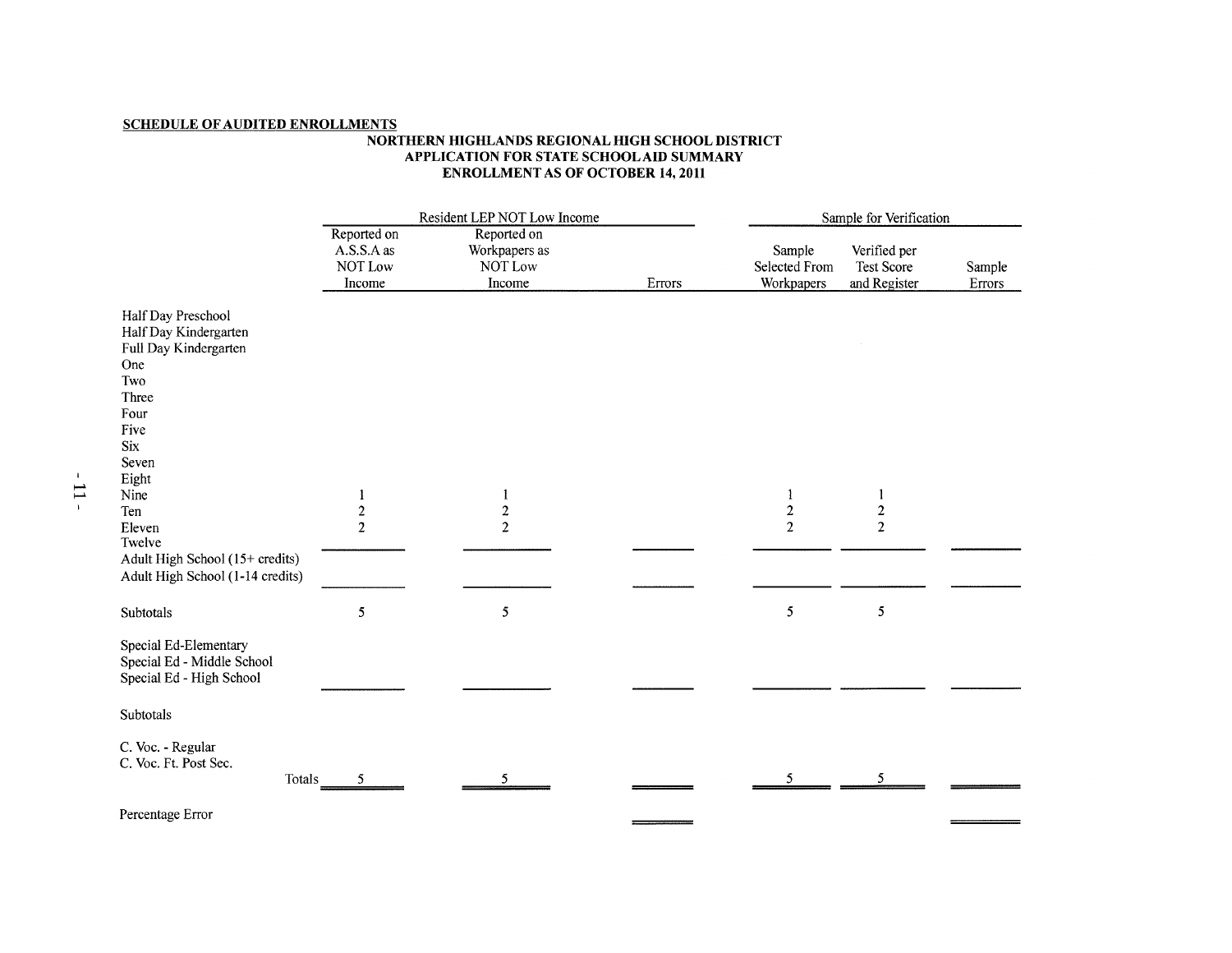# EXCESS SURPLUS CALCULATION

# SECTION 1 - REGULAR DISTRICT

# A. 2% Calculation of Excess Surplus

| 2011-2012 Total General Fund Expenditures per the CAFR "C-1"<br>Increased by Applicable Operating Transfers:           | \$<br>24,989,463.01 (A)  |                            |
|------------------------------------------------------------------------------------------------------------------------|--------------------------|----------------------------|
|                                                                                                                        | \$                       | $0.00$ (Ala)               |
| Transfer from Capital Outlay to Capital Projects Fund                                                                  | \$                       | 0.00(A1a)                  |
| Transfer from Capital Reserve to Capital Projects Fund<br>Less: Expenditures Allocated to Restricted Federal Resources | \$                       | $\overline{0.00}$ (Ala)    |
| as Reported on Exhibit D-2<br>2011-12 Adjusted General Fund & Other State Expenditures                                 | \$                       | $0.00$ (Alb)               |
| $[(A)-(A-1)]$                                                                                                          |                          | \$24,989,463.01 (A2)       |
| Decreased by:                                                                                                          |                          |                            |
| On-Behalf TPAF Pension & Social Security                                                                               |                          | $1,846,688.55$ (A3))       |
| Assets Acquired Under Capital Leases (Exhibit C-1a)<br>Add: General Fund & State Resources Portion of Fund             | \$                       | 0.00(A4)                   |
| 15 Assets Acquired under Capital Leases (Exhibit C-1a)                                                                 | \$                       | 0.00(A5)                   |
| Combined General Fund Contribution & State<br>Resources Percent of Fund 15 Resources                                   |                          |                            |
| Reported on Exhibit D-2                                                                                                | $0.00\%$ (A6)            |                            |
| General Fund & State Resources Portion of Fund 15                                                                      |                          |                            |
| Assets Acquired under Capital Leases [(A5)*(A6)]<br>Total Assets Acquired Under Capital Leases [(A4)+(A7)]             | \$                       | 0.00(A7)<br>\$<br>0.00(A8) |
| 2011-12 General Fund Expenditures [(A2)-(A3)-(A8)]                                                                     |                          | $$23,142,774.46$ (A9)      |
| 2% of Adjusted 2011-2012 General Fund Expenditures<br>((A9) times .02)                                                 | \$<br>462,854.83 (A10)   |                            |
| Enter Greater of (B4) or \$250,000                                                                                     | \$<br>462,854.83 (A11)   |                            |
| Increased by: Allowable Adjustment*                                                                                    | \$<br>$135,105.83$ (K)   |                            |
| Maximum Unassigned Fund Balance $((A11)+(K))$                                                                          |                          | 597,960.66 (M)<br>S.       |
| <b>SECTION 2</b>                                                                                                       |                          |                            |
| Total General Fund - Fund Balances @ 6/30/12                                                                           |                          |                            |
| (Per CAFR Budgetary Comparison schedule/statement)<br>Decreased by:                                                    | \$<br>$5,600,005.11$ (C) |                            |
| Year-End Encumbrances<br>Legally Restricted -Designated for Subsequent Year's                                          | \$<br>$181,192.73$ (C1)  |                            |
| Expenditures                                                                                                           | \$                       | (C2)                       |
| Excess Surplus - Designated for Subsequent Year's<br>Expenditures **                                                   | \$<br>922,019.41 (C3)    |                            |
| Other Restricted/Reserved Fund Balances****<br>Assigned - Designated for Subsequent Year's                             | \$<br>2,726,103.80 (C4)  |                            |
| Expenditures                                                                                                           | \$<br>158,640.59 (C5)    |                            |
| Total Unassigned Fund Balance (( $C$ )- $(C1)$ - $(C2)$ - $(C3)$ - $(C4)$ - $(C5)$                                     |                          | $$1,612,048.58$ (U)        |